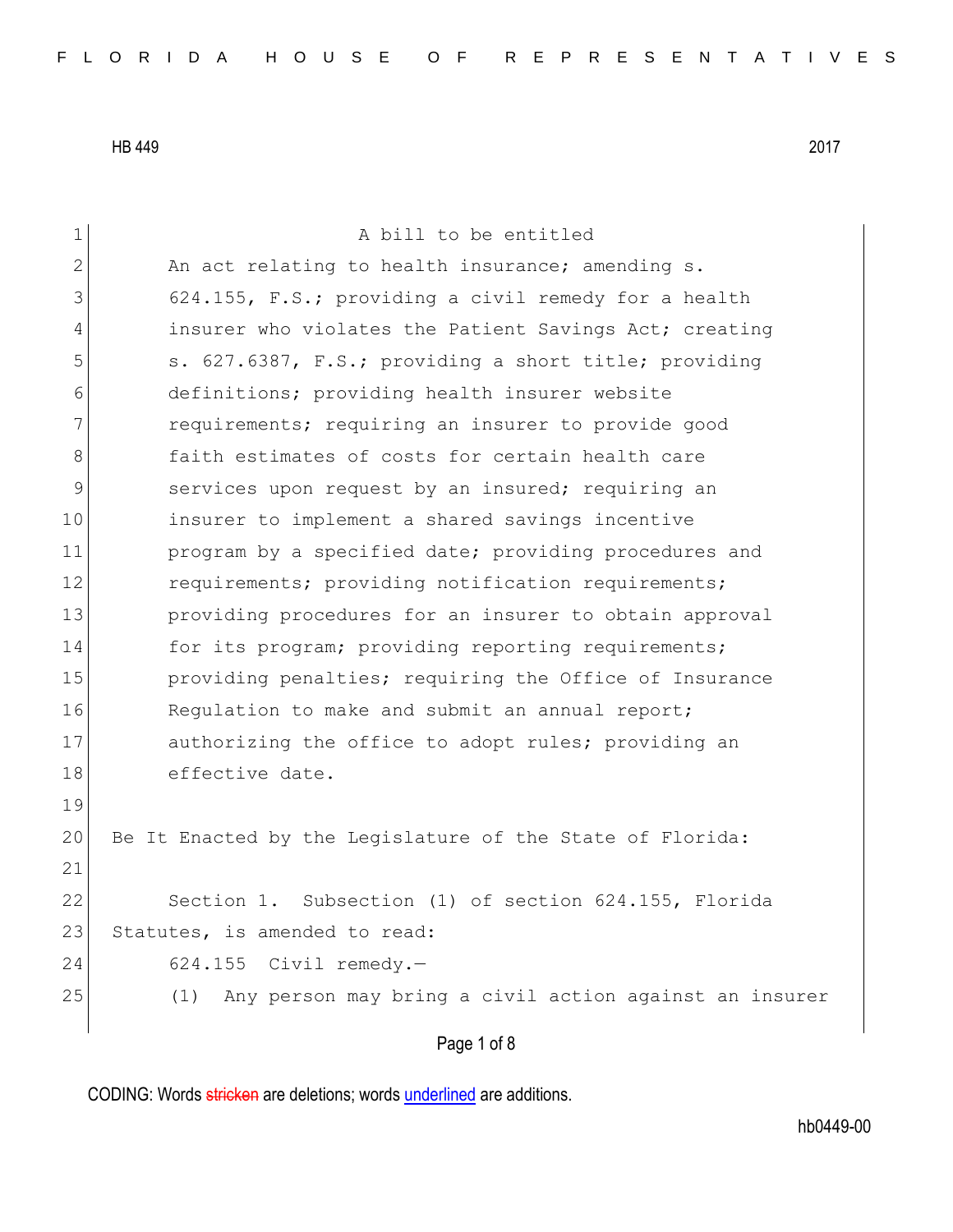| FLORIDA HOUSE OF REPRESENTATIVES |  |
|----------------------------------|--|
|----------------------------------|--|

Page 2 of 8 26 when such person is damaged: 27 (a) By a violation of any of the following provisions by 28 the insurer: 29 1. Section 626.9541(1)(i), (o), or (x); 30 2. Section 626.9551; 31 3. Section 626.9705; 32 4. Section 626.9706; 33 5. Section 626.9707; or 34 6. Section 627.7283; or 35 7. Section 627.6387. 36 (b) By the commission of any of the following acts by the 37 insurer: 38 1. Not attempting in good faith to settle claims when, 39 under all the circumstances, it could and should have done so, 40 had it acted fairly and honestly toward its insured and with due 41 regard for her or his interests; 42 2. Making claims payments to insureds or beneficiaries not 43 accompanied by a statement setting forth the coverage under 44 which payments are being made; or 45 3. Except as to liability coverages, failing to promptly 46 settle claims, when the obligation to settle a claim has become 47 reasonably clear, under one portion of the insurance policy 48 coverage in order to influence settlements under other portions 49 of the insurance policy coverage. 50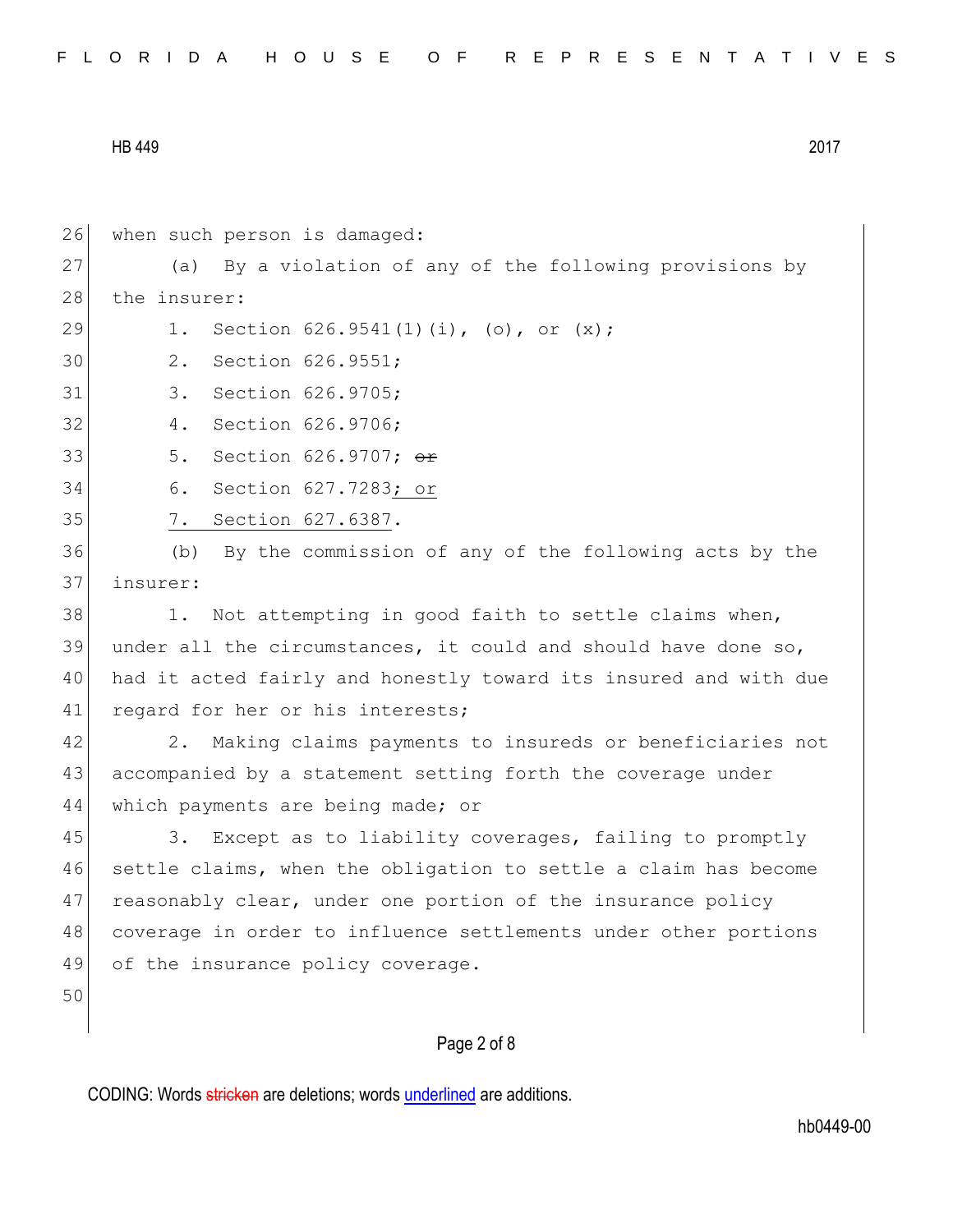51 Notwithstanding the provisions of the above to the contrary, a 52 person pursuing a remedy under this section need not prove that 53 such act was committed or performed with such frequency as to 54 indicate a general business practice. 55 Section 2. Section 627.6387, Florida Statutes, is created 56 to read: 57 627.6387 Shared savings incentive program. 58 (1) This section may be cited as the "Patient Savings 59 Act".— 60 (2) As used in this section, the term: 61 (a) "Average price" means the average amount paid to an 62 in-network health care provider for a shoppable health care 63 service within a 1-year period or as determined by another 64 method approved by the Office of Insurance Regulation. 65 (b) "Contracted amount" means the amount agreed to be paid 66 by the health insurer pursuant to a policy, contract, or 67 certificate of insurance to a health care provider for shoppable 68 health care services covered by the policy, contract, or 69 certificate of insurance, including any facility fees charged by 70 the provider. 71 (c) "Health care provider" means hospitals, ambulatory 72 surgical centers, and other medical facilities licensed under 73 chapter 395; home health agencies licensed under chapter 400; 74 physicians licensed under chapter 458; physician assistants 75 licensed under chapter 458 or chapter 459; osteopathic

Page 3 of 8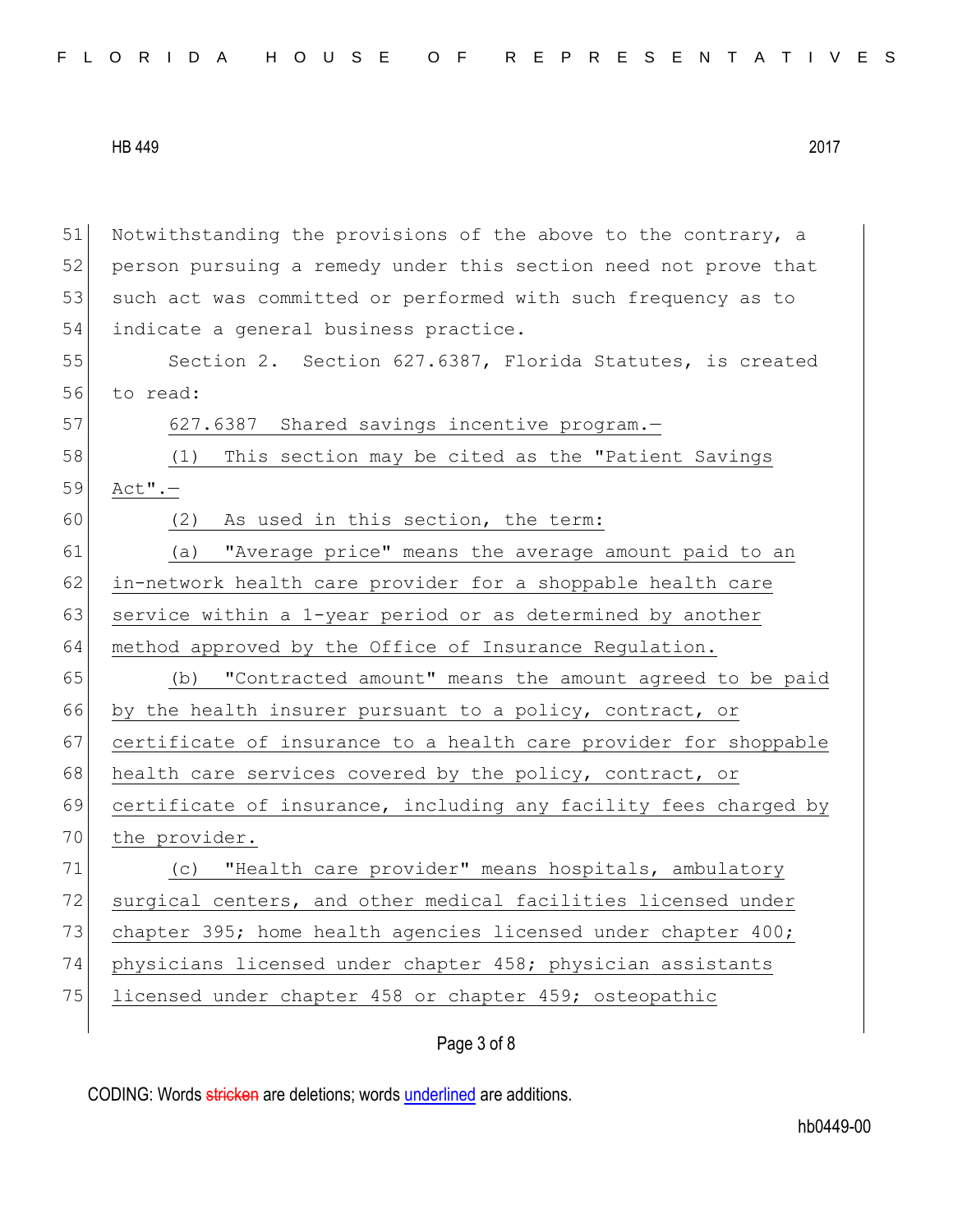| 76  | physicians licensed under chapter 459; chiropractic physicians  |
|-----|-----------------------------------------------------------------|
| 77  | licensed under chapter 460; podiatric physicians licensed under |
| 78  | chapter 461; naturopaths licensed under chapter 462; dentists   |
| 79  | licensed under chapter 466; nurses licensed under part I of     |
| 80  | chapter 464; midwives licensed under chapter 467; occupational  |
| 81  | therapists licensed under chapter 468; radiological personnel   |
| 82  | certified under chapter 468; clinical laboratories licensed     |
| 83  | under chapter 483; physical therapists and physical therapist   |
| 84  | assistants licensed under chapter 486; blood banks, plasma      |
| 85  | centers, industrial clinics, and renal dialysis facilities; or  |
| 86  | professional associations, partnerships, corporations, joint    |
| 87  | ventures, or other associations for professional activity by    |
| 88  | health care providers.                                          |
| 89  | (d) "Health insurer" means an authorized insurer offering       |
|     |                                                                 |
| 90  | health insurance as defined in s. 624.603 or a health           |
| 91  | maintenance organization as defined in s. 641.19(12). The term  |
| 92  | includes a person with a self-insurance plan that provides      |
| 93  | health insurance benefits.                                      |
| 94  | "Shared savings incentive program" means a cash<br>(e)          |
| 95  | incentive program established by a health insurer pursuant to   |
| 96  | this section.                                                   |
| 97  | "Shoppable health care service" means a nonemergency<br>(f)     |
| 98  | health care service for which an insured may receive a cash     |
| 99  | payment under a shared savings incentive program. Shoppable     |
| 100 | health care services include:                                   |

## Page 4 of 8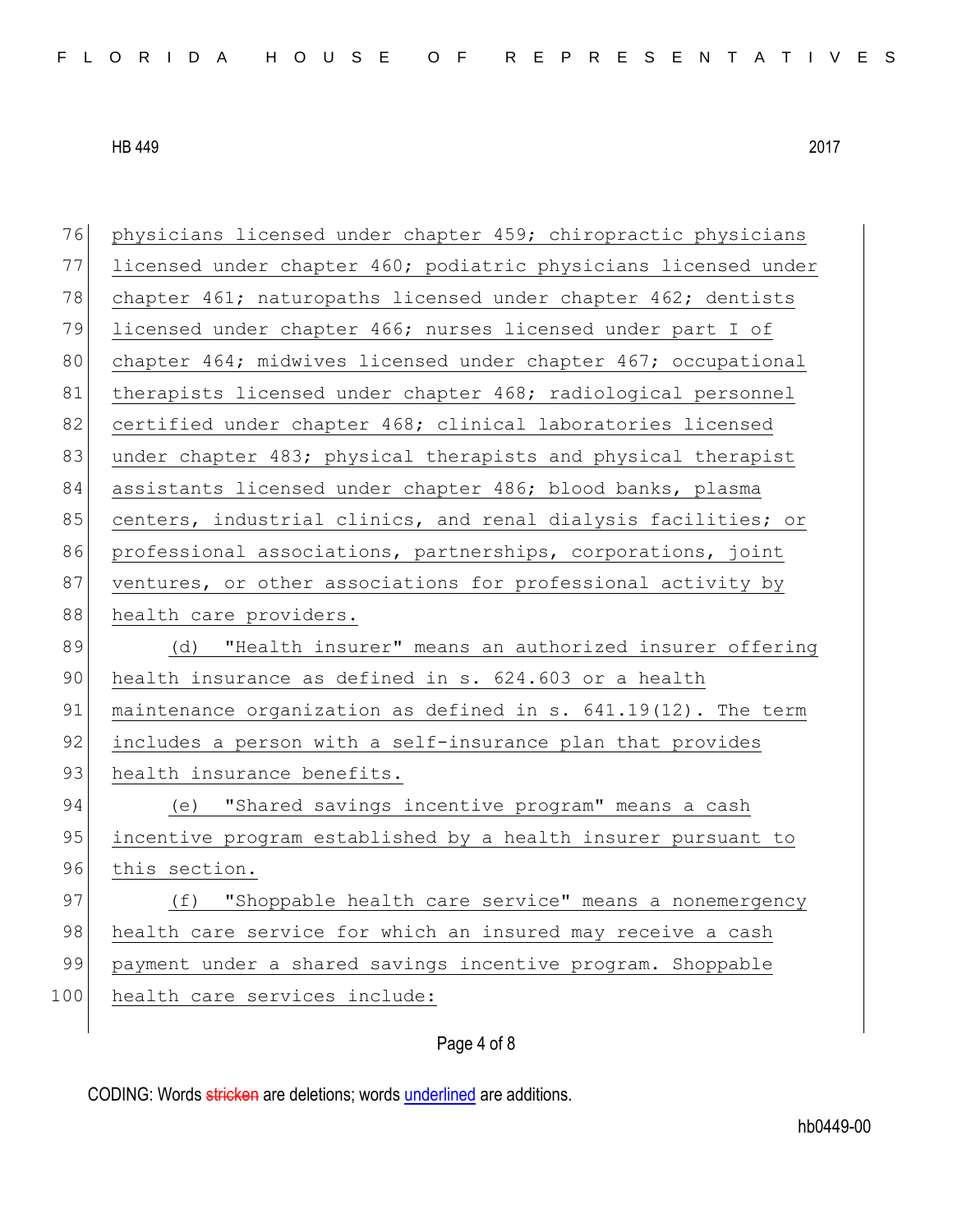| FLORIDA HOUSE OF REPRESENTATIVES |  |
|----------------------------------|--|
|----------------------------------|--|

| 101 | Clinical laboratory services.<br>1.                              |
|-----|------------------------------------------------------------------|
| 102 | $2$ .<br>Infusion therapy.                                       |
| 103 | 3.<br>Inpatient and outpatient surgical procedures.              |
| 104 | 4.<br>Obstetrical and gynecological services.                    |
| 105 | 5.<br>Outpatient nonsurgical diagnostic tests and procedures.    |
| 106 | 6.<br>Physical and occupational therapy services.                |
| 107 | 7.<br>Radiology and imaging services.                            |
| 108 | A health insurer's website must provide a method for<br>(3)      |
| 109 | an insured or prospective insured to request and obtain          |
| 110 | information on the contracted amount for shoppable health care   |
| 111 | services from a health care provider and to compare the average  |
| 112 | price among health care providers.                               |
| 113 | Upon the request of an insured, a health insurer must<br>(4)     |
| 114 | provide a good faith estimate of the contracted amount and the   |
| 115 | estimated amount of copayments, deductibles, and other cost-     |
| 116 | sharing responsibilities for health care services and procedures |
| 117 | within 2 working days after the request for both in-network and  |
| 118 | out-of-network providers. The health insurer must notify the     |
| 119 | insured that the estimate may differ from the actual amount the  |
| 120 | insured will be responsible to pay due to unforeseen             |
| 121 | circumstances that arise out of the proposed nonemergency        |
| 122 | service or procedure.                                            |
| 123 | For the plan year beginning January 1, 2018, a health<br>(5)     |
| 124 | insurer must implement a shared savings incentive program to     |
| 125 | provide cash payments to an insured when the insured obtains a   |
|     |                                                                  |

Page 5 of 8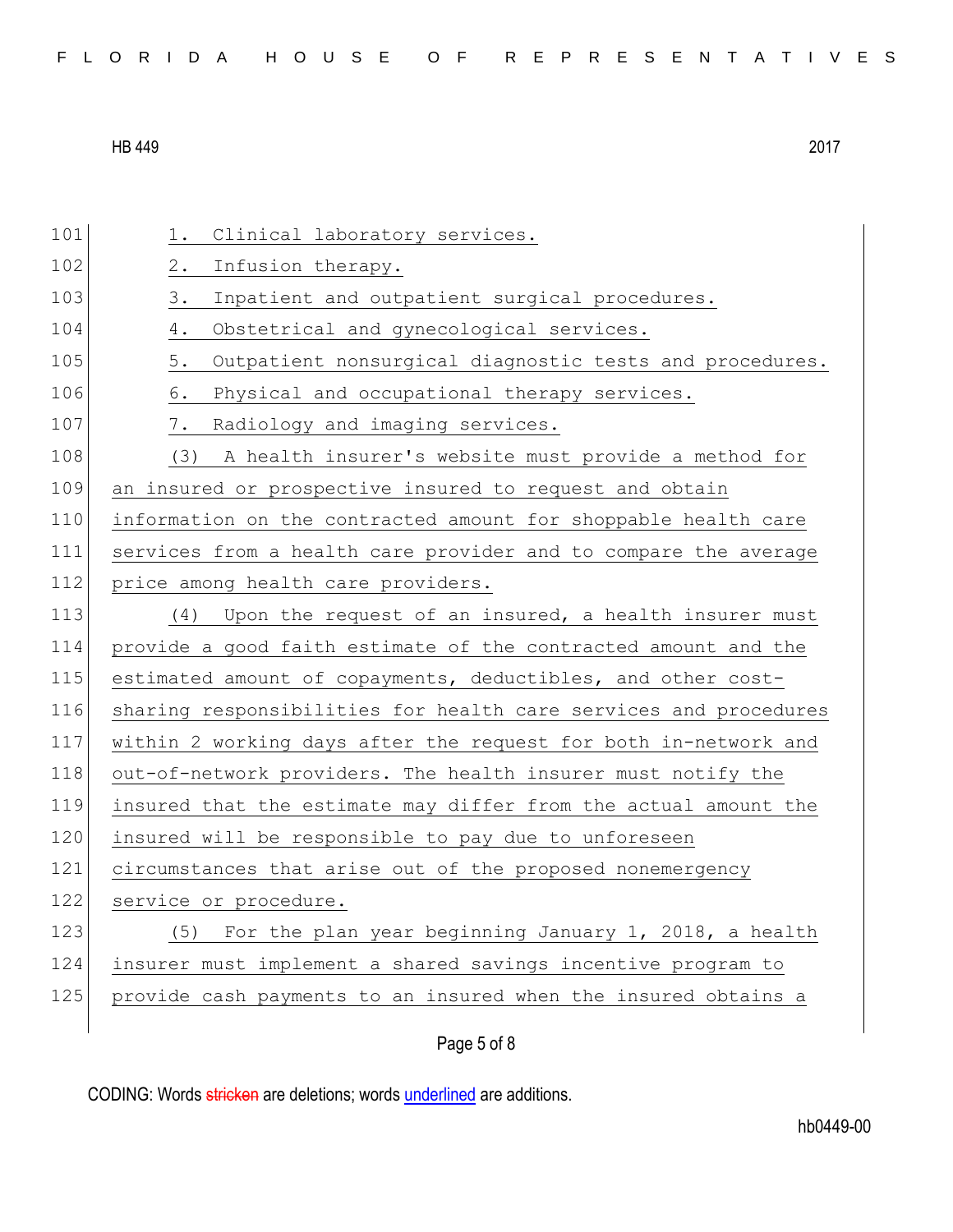| 126 | shoppable health care service at a price that is less than the   |
|-----|------------------------------------------------------------------|
| 127 | average price for that service.                                  |
| 128 | The amount of the shared savings incentive program<br>(a)        |
| 129 | payment may be calculated as a percentage between the contracted |
| 130 | amount and the average price, or by an alternative method        |
| 131 | approved by the office.                                          |
| 132 | The amount of the cash payment to the insured must be<br>(b)     |
| 133 | at least 50 percent of the health insurer's saved costs for each |
| 134 | shoppable health care service paid to the health care provider   |
| 135 | as compared with the average price.                              |
| 136 | If an insured elects to receive a shoppable health<br>(C)        |
| 137 | care service from an out-of-network health care provider for a   |
| 138 | price that is less than the average price, the health insurer    |
| 139 | must treat such service as if the service is provided by an in-  |
| 140 | network health care provider for purposes of calculating the     |
| 141 | shared savings incentive program payment.                        |
| 142 | A health insurer is not required to provide a cash<br>(d)        |
| 143 | payment under the shared savings incentive program to an insured |
| 144 | when the health insurer's saved cost is \$50 or less.            |
| 145 | (e) A cash payment made by an insurer in accordance with         |
| 146 | this section is not an administrative expense of the insurer for |
| 147 | rate development or rate filing purposes.                        |
| 148 | (6) The shared savings incentive program must be a               |
| 149 | component part of the policy, contract, or certificate of        |
| 150 | insurance provided by the health insurer. Annually and at the    |
|     |                                                                  |

Page 6 of 8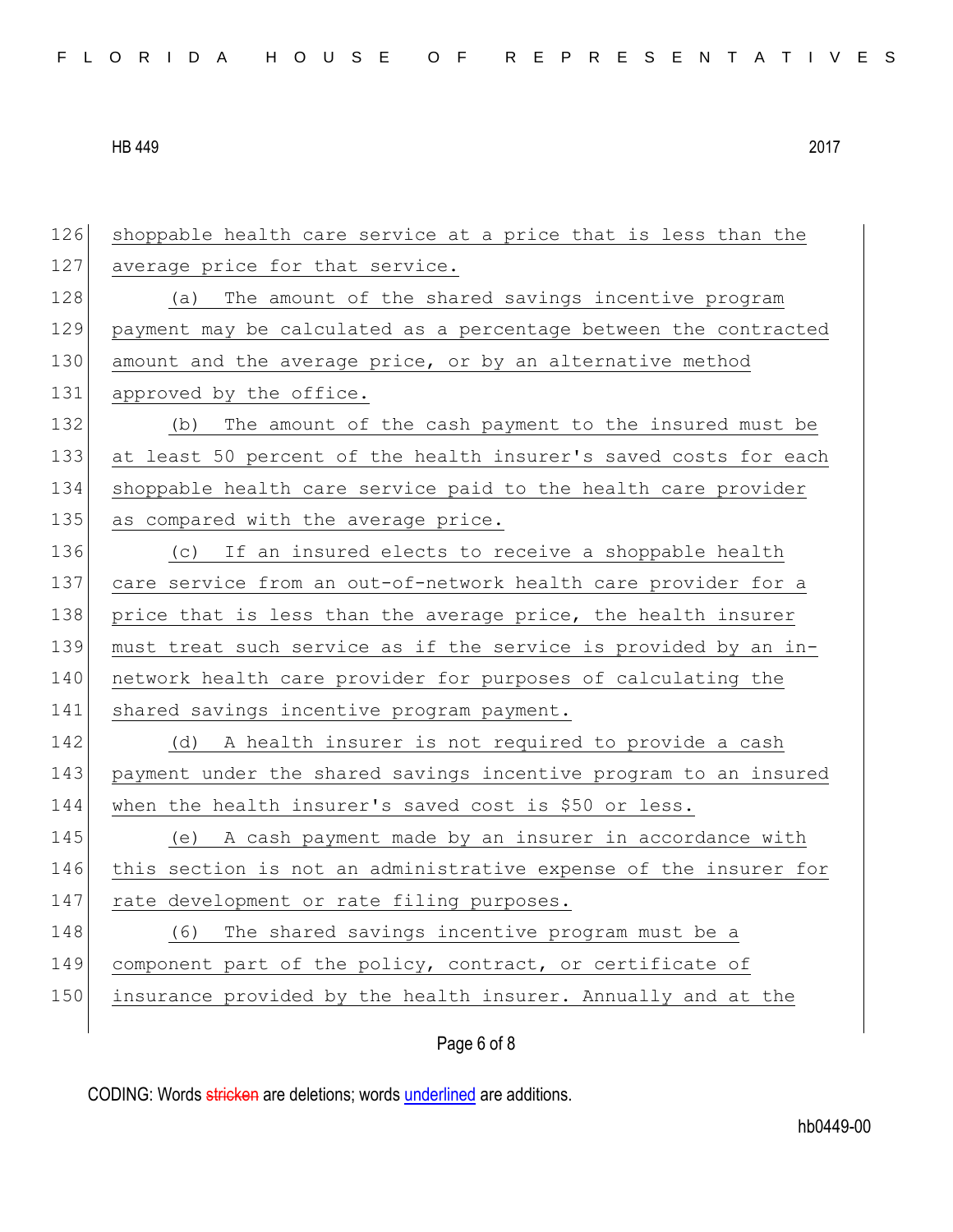| FLORIDA HOUSE OF REPRESENTATIVES |  |
|----------------------------------|--|
|----------------------------------|--|

| 151 | time of enrollment or renewal, a health insurer must notify its  |
|-----|------------------------------------------------------------------|
| 152 | insureds of the shared savings incentive program.                |
| 153 | (7) A health insurer must file a description of the shared       |
| 154 | savings incentive program with the office on a form prescribed   |
| 155 | by the office. The office must review the filing to determine if |
| 156 | the program complies with the requirements of this section.      |
| 157 | A health insurer must file an annual report to the<br>(8)        |
| 158 | office of its shared savings incentive program. The report must  |
| 159 | include:                                                         |
| 160 | The total number of payments made pursuant to this<br>(a)        |
| 161 | section for the calendar year.                                   |
| 162 | The shoppable health care services by category for<br>(b)        |
| 163 | which payments were made.                                        |
| 164 | The average amount of payments.<br>(C)                           |
| 165 | The total amount saved by the health insurer when<br>(d)         |
| 166 | compared with the average prices for each shoppable health       |
| 167 | service category.                                                |
| 168 | The total number of insured and the percentage of<br>(e)         |
| 169 | total insured who participated.                                  |
| 170 | (9) (a) The office may impose an administrative penalty of       |
| 171 | no more than \$2,500 per violation per day upon a health insurer |
| 172 | for failure to comply with this section. A fine imposed under    |
| 173 | this section may be in addition to other penalties or fines      |
| 174 | authorized by the insurance code.                                |
| 175 | If a health insurer fails to meet the filing<br>(d)              |
|     |                                                                  |

Page 7 of 8